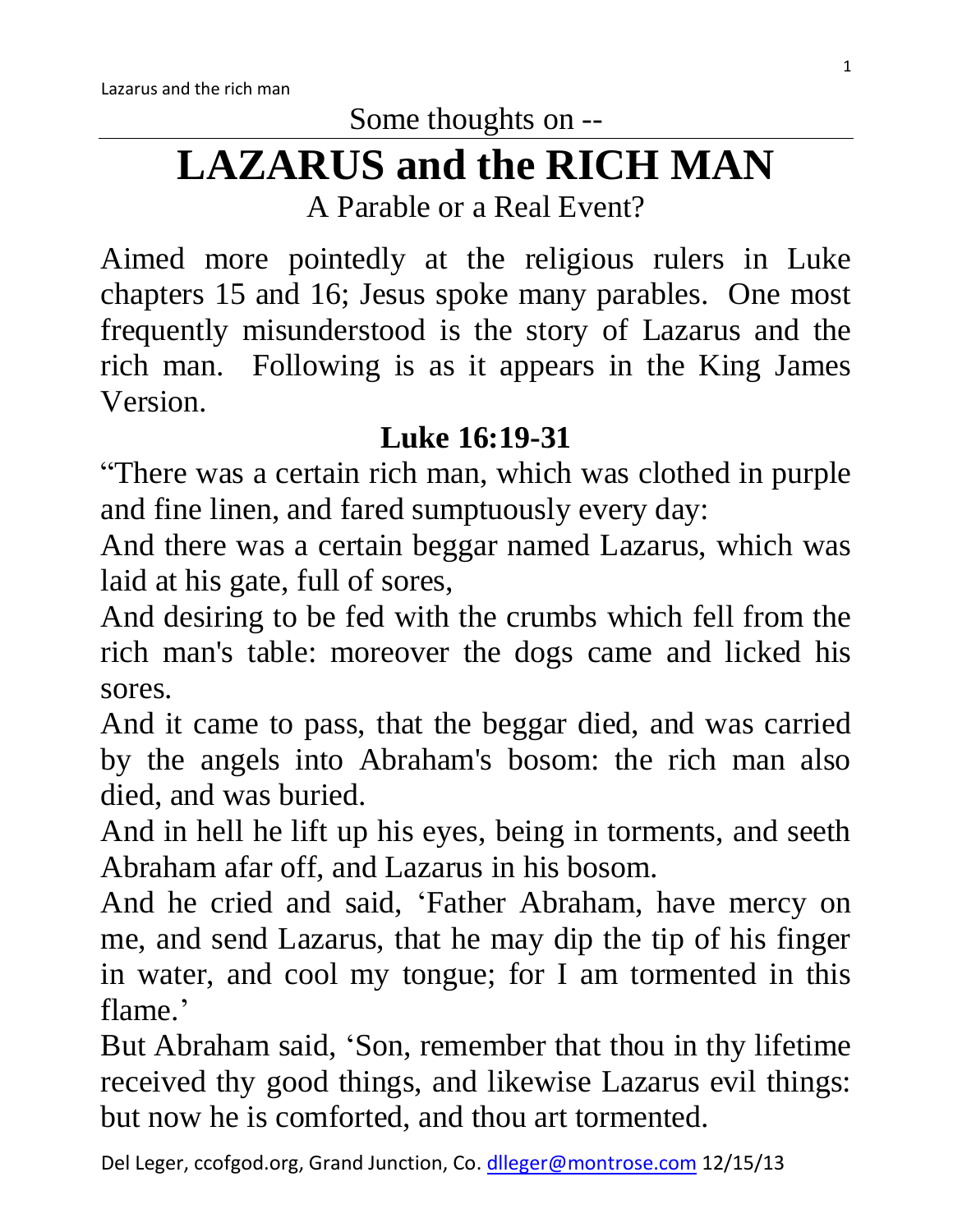And beside all this, between us and you there is a great gulf fixed: so that they which would pass from hence to you cannot; neither can they pass to us that would come from thence.

Then he said, I pray thee therefore, father, that thou wouldest send him to my father's house: for I have five brethren; that he may testify unto them, lest they also come into this place of torment.'

Abraham saith unto him, 'They have Moses and the prophets; let them hear them.'

And he said, 'Nay, father Abraham: but if one went unto them from the dead, they will repent.'

And he said unto him, 'If they hear not Moses and the prophets, neither will they be persuaded, though one rose from the dead'" (Luke 16:19-31).

Steeped in their own traditions and teachings, the religious leaders were uninterested in learning from such a one as Jesus. In the story, to address Father Abraham with a request wouldn't be unusual as they considered their linage adequate for salvation. Pride and self-righteousness is hard to overcome.

#### **A Variety of Interpretations**

Some believe this to be a parable illustrating the reward of the saved, final punishment of the wicked and the futility of a warning from the dead. Also, if they ignore God's word when given, then one coming back from the dead would be unheeded as well. (Consider the resurrection of the other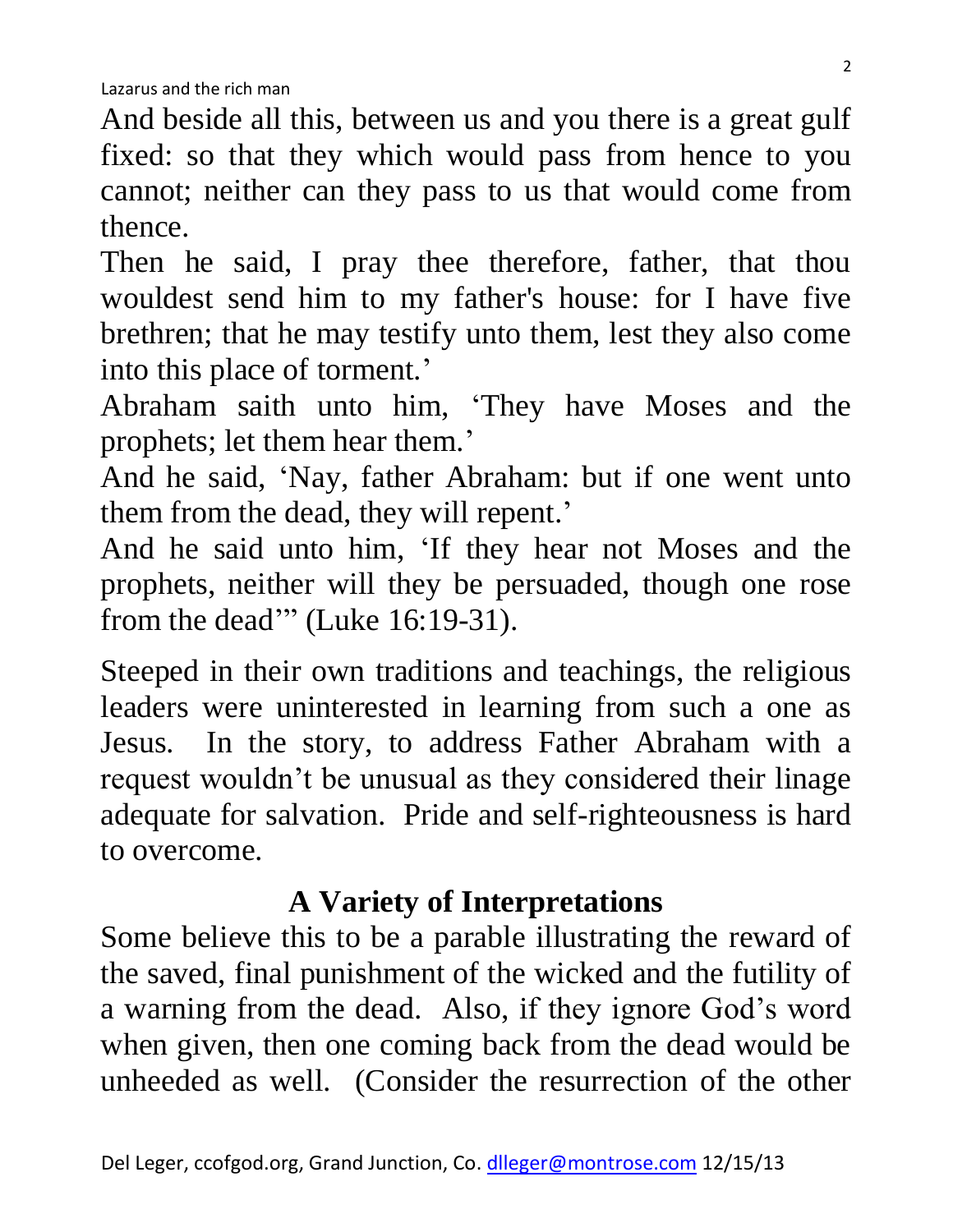Lazarus that they were all aware of). Certainly those points are well made, but is there more we can learn?

Additionally there are those that say the main point is simply to teach the truth of the resurrection and the punishment of those who rejected God.

Still others remind us of a special obligation given to the nation of Israel for the benefit of the rest of the world. They base this on the last part of verse six in Isaiah 49, "…I will also give thee for a light to the Gentiles, that thou mayest be my salvation unto the end of the earth." (Also see Isa. 42:6 & Luke 2:32).

Certainly the nation of Israel was blessed with the knowledge of the true God and given His commandments that teach one how to have a good and successful life. However, they decided God was their own private God and became self-righteous (particularly the religious leaders) and considered all Gentiles as no better than dogs, thus failing to be the light that God desired them to be.

According to this concept, the rich man would represent the Jews as being rich in the knowledge of God; Lazarus would therefore represent the Gentile nations as being poor and destitute of the blessings contained in the knowledge of God.

Others believe it to be the recounting of an actual event and find in it proof positive that upon death we go immediately to our eternal reward or punishment fully conscious. But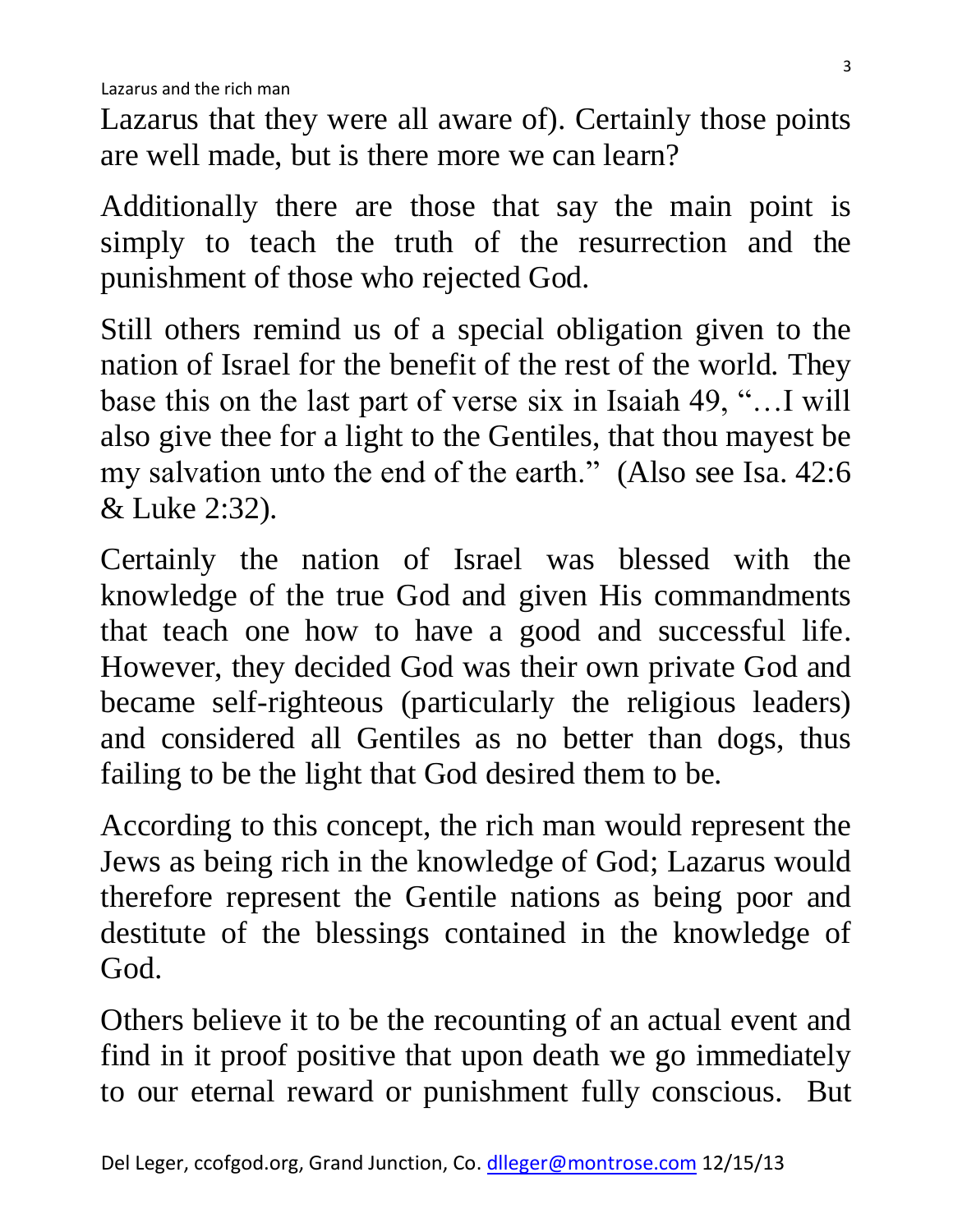some Bible scholars i.e. "New World Dictionary," assert that it has nothing to do with the present state of the dead, but rather describes events as they are occurring at the final resurrection.

With such a variety of views on the account of Lazarus and the rich man shouldn't this subject be given more than a casual perusal, but an in depth study.

Is this just another parable like the many others in Luke chapters 15 and 16, a real life event, or maybe both? In Matthew 13:34 we are told Jesus would only speak to the multitudes in parables. As always, it is important to consider context and who is being addressed. Jesus' audience at this time was primarily publicans, sinners, Pharisees and scribes, most of whom were hostile to Him (Luke 15:1-2). Could that have a bearing on why He spoke to them in parables?

#### **Why Parables?**

Many assume that Jesus used parables to make His messages easier to understand, but that is not why He used them. Read His explanation to those to whom understanding is given and to those to whom it is hidden in Matthew 13:10-16.

(10) "And the disciples came, and said unto him, 'Why speak thou unto them in parables'? (11) He answered and said unto them, 'Because it is given unto you to know the mysteries of the kingdom of heaven, but to them it is not given. (12) For whosoever hath, to him shall be given, and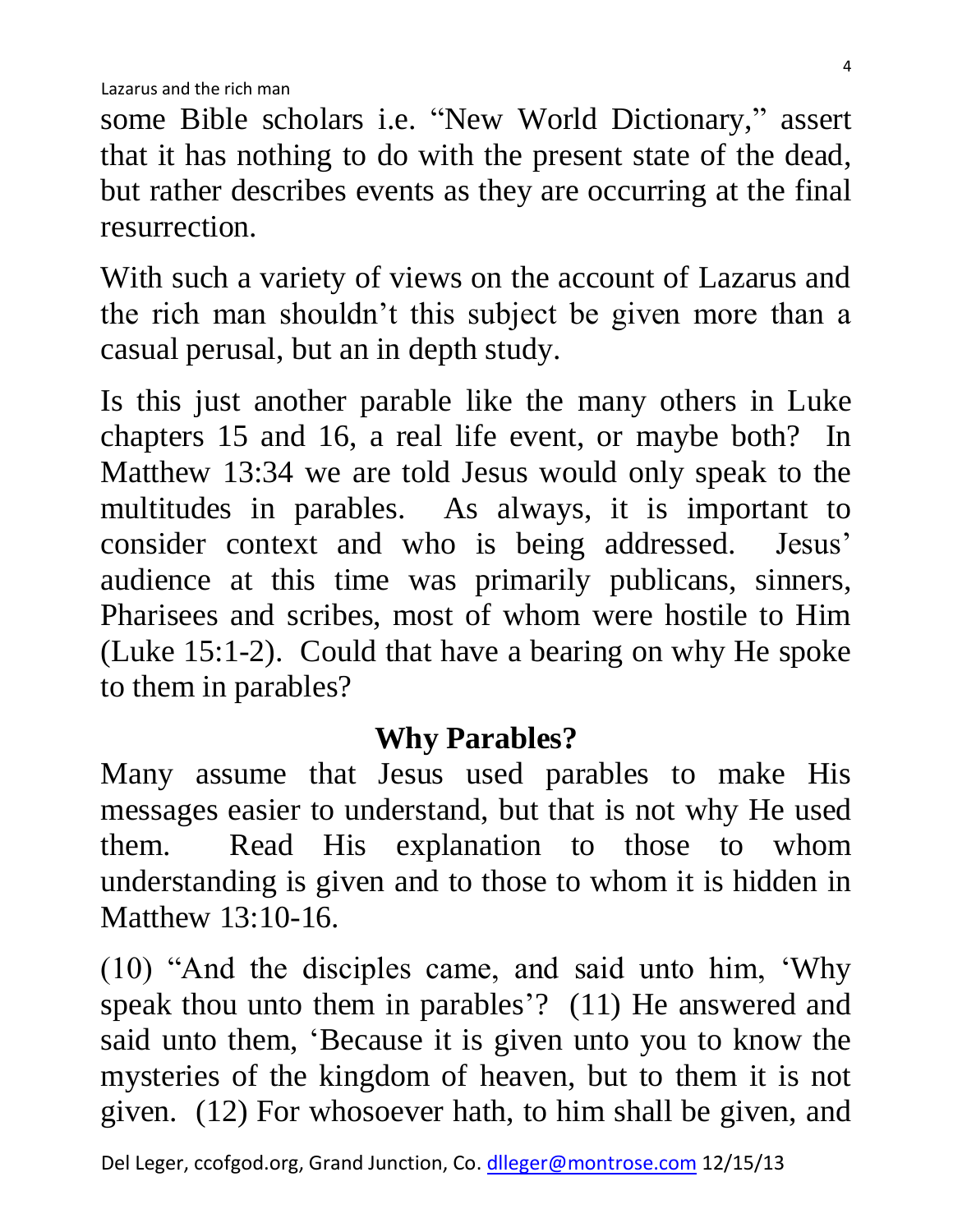he shall have more abundance: but whosoever hath not, from him shall be taken away even that he hath.

(13) Therefore speak I to them in parables: because they seeing see not; and hearing they hear not, neither do they understand. (14) And in them is fulfilled the prophecy of Esaias, which saith, By hearing ye shall hear, and shall not understand; and seeing ye shall see, and shall not perceive:

(15) For this people's heart is waxed gross, and their ears are dull of hearing, and their eyes they have closed; lest at any time they should see with their eyes, and hear with their ears, and should understand with their heart, and should be converted, and I should heal them. (16) But blessed are your eyes, for they see: and your ears, for they hear.""

# **An Uncompromising God**

One thing we know, God will not compromise his truth just to make a point. So instead of making a hasty conclusion we should look deeper.

It is not only important to understand what is stated but also what is not stated. We all have a tendency to make assumptions that are based on previous beliefs or biases and impute thoughts and conclusions that are simply not there.

"Convictions are *often* more dangerous foes of truth than lies" -- (Friedrich W Nietzsche, 1844-1900).

A false foundation leads to a false conclusion, therefore it is imperative that we frequently review and verify our foundational truths as taught in the word of God.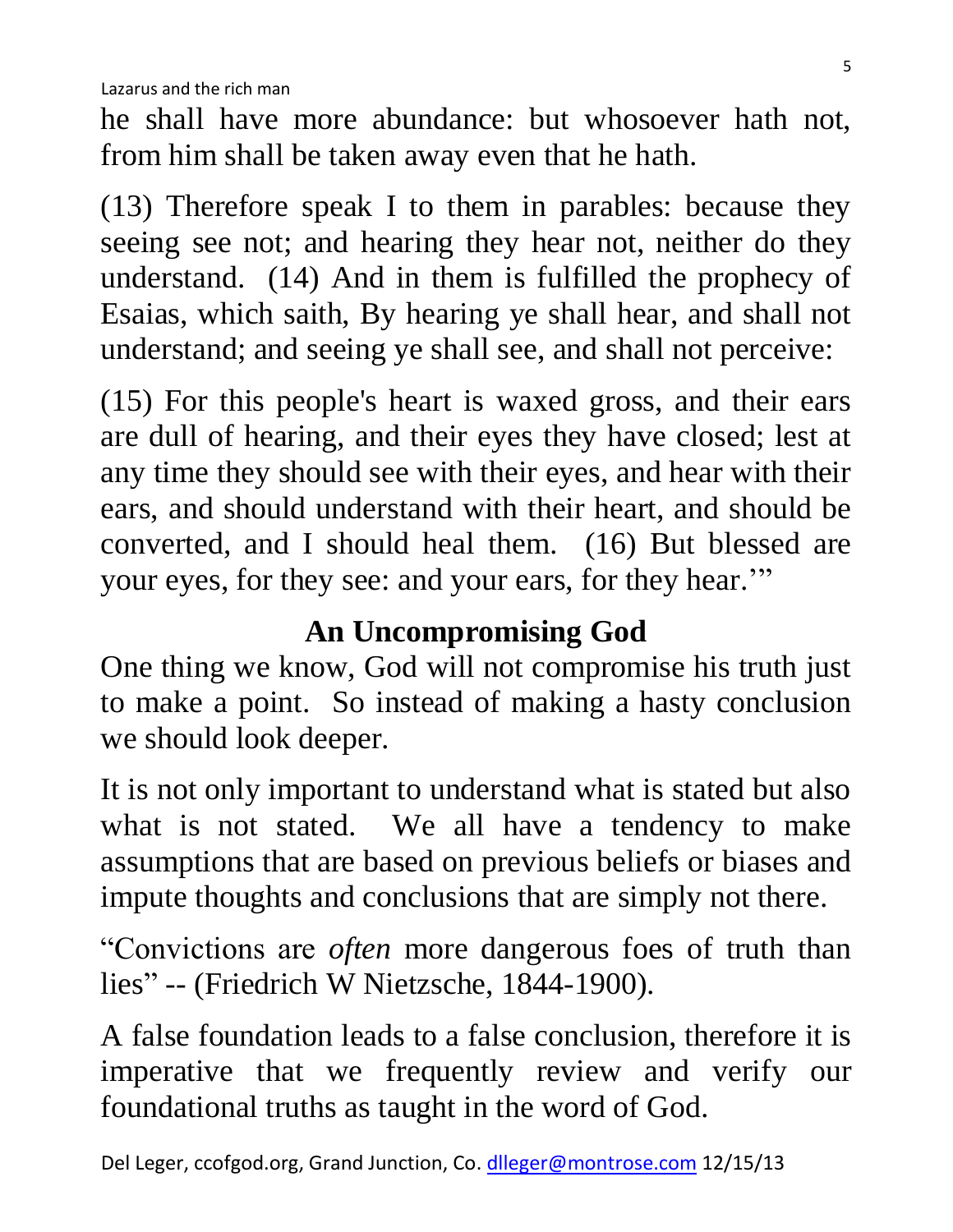"When an honest man discovers he is wrong, he must change his belief or become dishonest" (David Justice).

God says, "For I am the LORD, I change not …" (Mal. 3:6). How quickly we forget what He says, or even think that He would change His basic truths for different situations. He tells us that "Every word of God is pure: He is a shield unto them that put their trust in him."

His word becomes our shield against Satan's lies, but we must believe and apply what it says. We know that properly understood His word is not contradictory. If we assume a scripture says something that it does not say causing it to contradict other scriptures, could our assumptions be considered as "adding to it?"

"Add thou not unto his words, lest he reprove thee, and thou be found a liar" (Prov. 30:5-6).

#### **Satan Is Not Only Alive, but Is Very Active**

We are told that Satan has deceived the whole world (Rev. 12:9), apparently with the help of false ministers appearing as ministers of righteousness, (II Cor. 11:13-15) and false prophets promoting a false Christ (Matt. 24:23-24 KJV). Their messages are so insidious yet so convincing that only the very elect can escape their deceptions. Did you notice the very elect? Is Jesus telling us that some of the elect will be deceived? He tells us that many will come, even not denying that Jesus is the Christ, therefore we should take heed that "no man deceive you" (Matt. 24:4-5). We must constantly validate our beliefs by the word of God.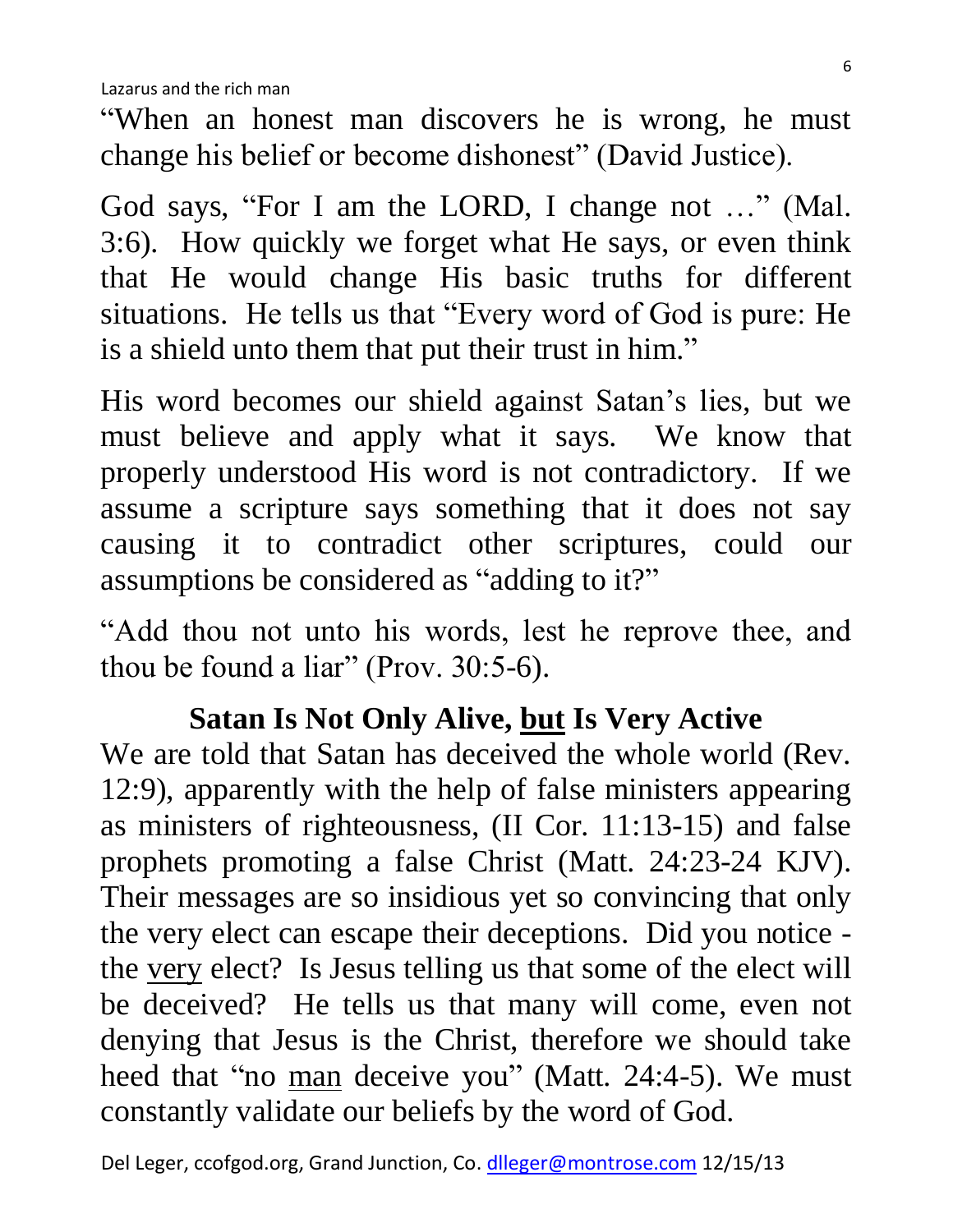## **Did God Change His Mind about Death, Or Was It Your Minister?**

God said: "…for in the day that thou eatest thereof thou shalt surely die" (dying ye shall die YLT) (Gen 2:17). Mortal things die. But Satan says, "…Ye shall not surely die" (Gen 3:4).

And so man believes that he has an immortal soul that never dies. God's word reminds us that man is mortal and must put on immortality as we don't have it yet (I Cor. 15:53-54). Immortality is ascribed to the King of Kings and Lord of Lords who gives it to those of His choosing at the resurrection (I Tim. 6:15-16). Our mortal bodies will be quickened (to a glorified state) by His Spirit at His preappointed time (Rom. 8:11).

If you are deceived by Satan's first lie, then you open yourself to a web of other deceptions. If you come to a conclusion before considering all scriptures on a given subject, would the folly and shame of Proverbs 18:13 apply?

# **Death Described As Sleep**

God's word describes death as sleep and states we must be awakened from the sleep of death (Isa. 26:19, Dan. 12:2). But *man* says even after death man is not asleep but fully conscious. Shouldn't common words such as sleep, death and immortality used in the Bible carry the same meaning as they do in everyday use? Check a dictionary. Why change their meaning just to fit a cherished belief?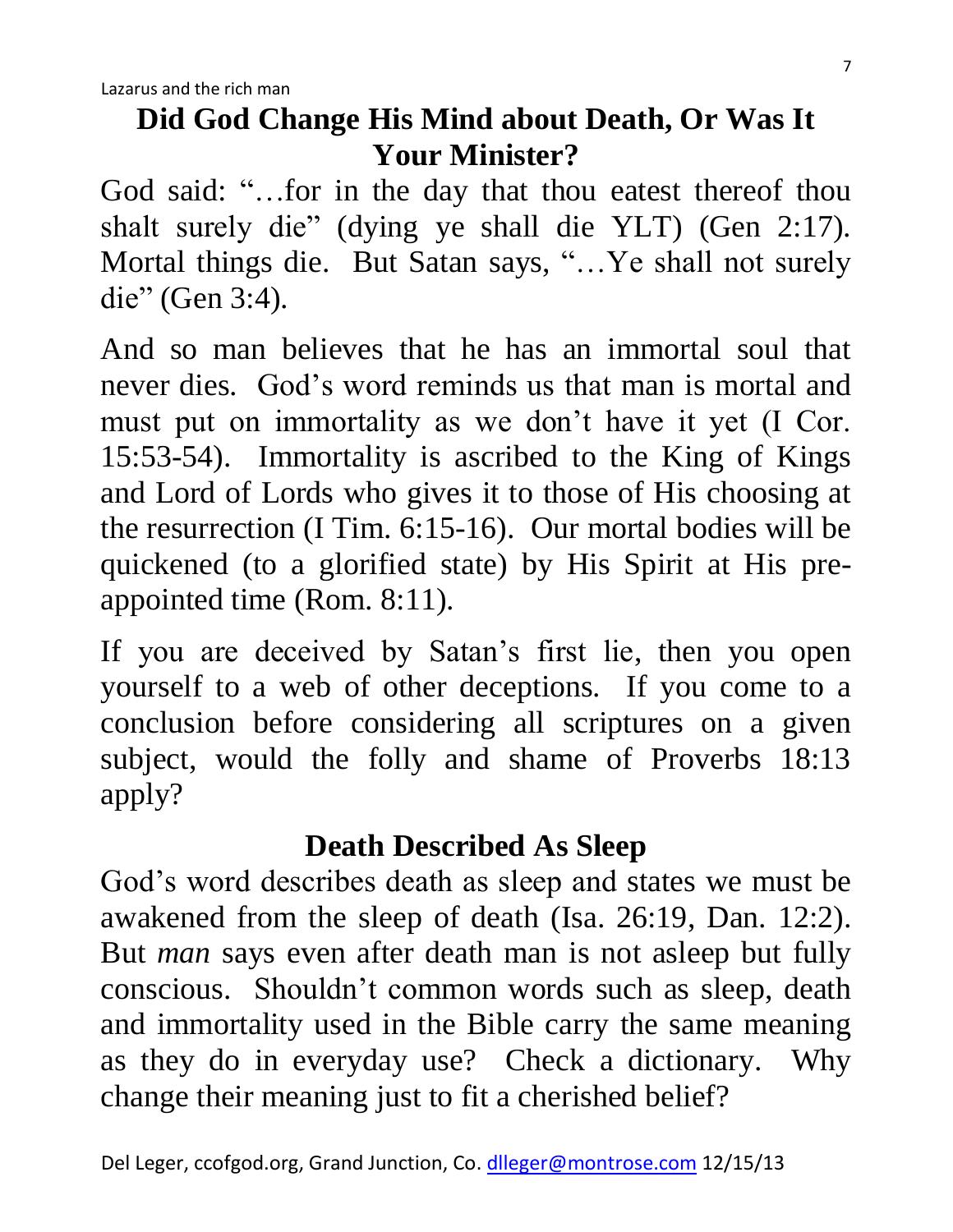God's word describes what death is like, "Whatsoever thy hand finds to do, do it with thy might; for there is no work, nor device, nor knowledge, nor wisdom, in the grave, whither thou goes" (Ecc. 9:10). Psalms 6:5 tells us, "For in death there is no remembrance of thee: in the grave who shall give thee thanks?" And in Psalms 146:4, "His breath goes forth, he returns to his earth; in that very day his thoughts perish." Isa 38:18 affirms "For the grave cannot praise thee, death cannot celebrate thee: they that go down into the pit cannot hope for thy truth." As in sleep the dead have no knowledge of the passing of time. Why strive against the word of God?

David sleeps with his fathers, was buried and is not ascended into the heavens (1 Kings 2:10; Acts 2:29, 34). Abraham is mentioned with others who died without receiving the promise (of eternal life in God's Kingdom Heb. 11:13; 29-30). No mention is made of them being conscious; but they are described as being asleep and awaiting the resurrection. Why add to God's word?

# **Asleep but Not Forgotten**

"Then they that feared the LORD spoke often one to another: and the LORD hearkened, and heard it, and a book of remembrance was written before him for them that feared the LORD, and that thought upon his name" (Mal. 3:16). Wouldn't this be the book of life (Rev. 20:12)?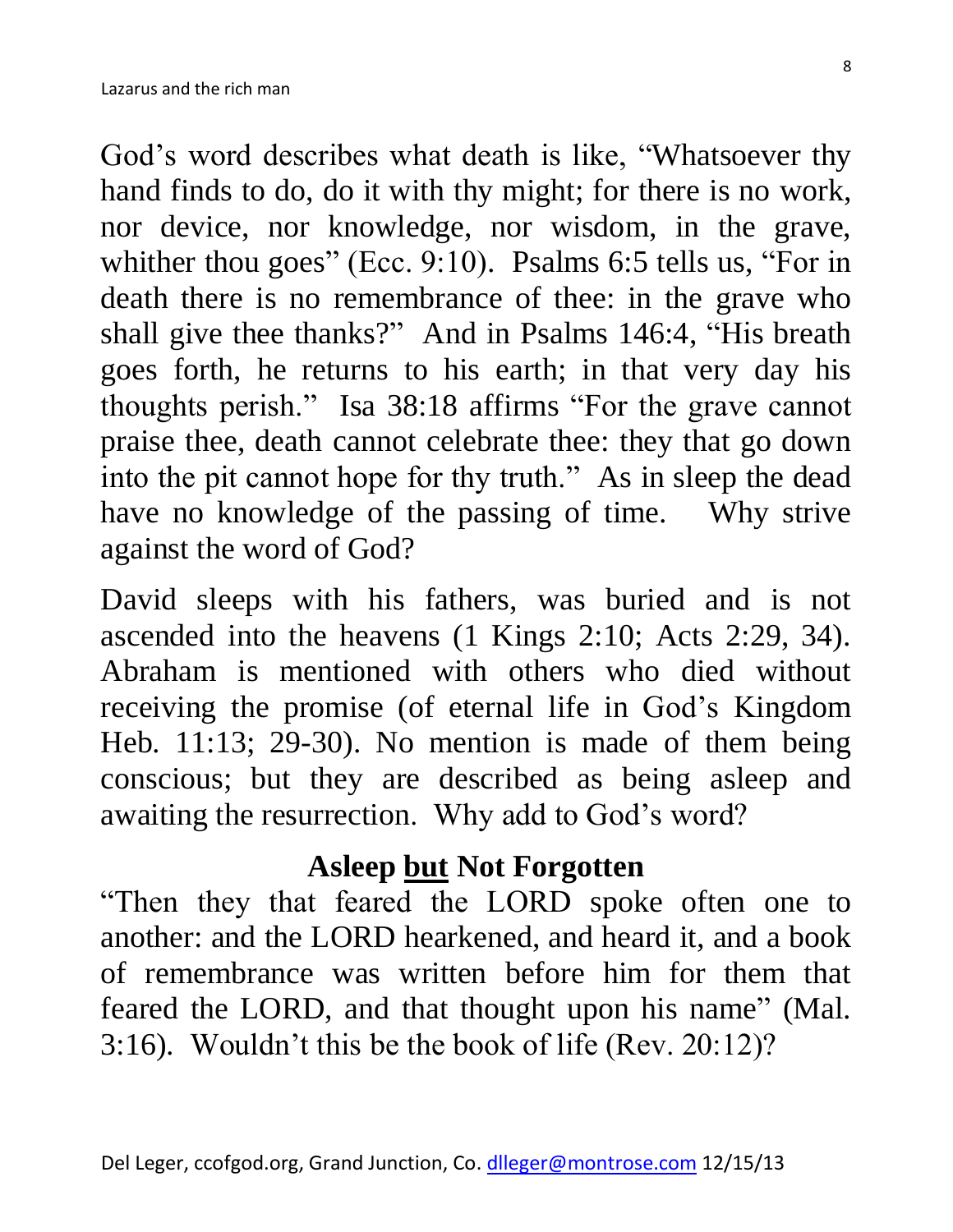"For the LORD loves judgment, and forsakes not his saints; they are preserved for ever: but the seed of the wicked shall be cut off" (Ps. 37:28).

"…I entreat thee also, true yokefellow, help those women who labored with me in the gospel, with Clement also, and with other my fellow laborers, whose names are in the book of life" (Phil. 4:3).

"And the Lord shall deliver me from every evil work, and will preserve me unto his heavenly kingdom: to whom be glory for ever and ever. Amen" (II Tim. 4:18).

#### **Kings Search Out A Matter (Prov. 25:2)**

If immortality is one of the rewards given to the righteous and the rewards are given at Christ's coming, why are we taught that we have an immortal soul now? The word soul comes from the Hebrew word nephesh and is also used for any creature that has been given the breath of life (Gen.- 1:21, 24; 2:19; 9:10, 12). (See study guides LIFE AFTER DEATH #1&2 for a more in-depth study of this subject).

# **Confusing The Word Hell**

Unless one is able to prove for their self that the hell of Hades has a different meaning than the hell of Gehenna it will be difficult to understand the true Biblical meaning of hell (see study guide UNDERSTANDING HELL).

When Jesus compared hell to the lake of fire why did He use the Greek word Ghenna rather than Hades? By studying how the New Testament's original language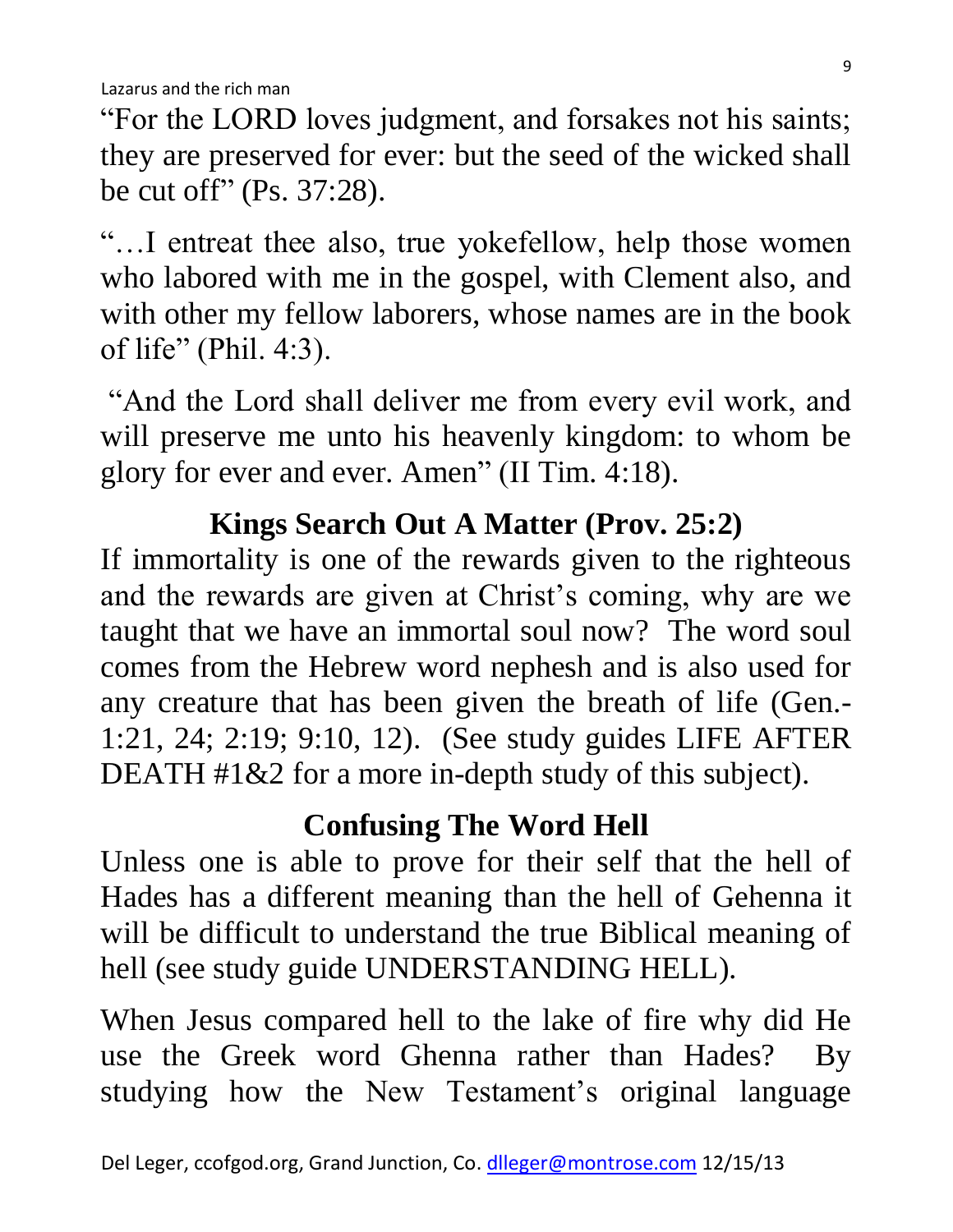(Greek) uses the words Hades as opposed to Gehenna, it becomes obvious that all those in Hades will be resurrected but those who are cast into Gehenna are burnt up in the lake of fire.

# **Multiple Resurrections?**

Unless you understand the sequence of the resurrections and who they refer to, it is very difficult to understand the different resurrections as described in the account of Lazarus and the rich man.

Can you prove for yourself that there are future physical, as well as spiritual resurrections, when they occur, and who are involved in each? Does Ezekiel 37 give us a clue (see IF A MAN DIE)?

Why is there a first and then a second resurrection a thousand years later (Rev. 20:4-5)?

Who are the participants? What triggers the first (Matt. 24:39-31) or the second?

Could Revelation 14:1-5 or 1 Corinthians 6:2 be describing those of the first resurrection?

# **One Thousand Years Of Peace**

What's going on here on earth during that 1000 year period (Isa. 65:17-25; Joel 3:18-20; Zec. 14:16)? Aren't these scriptures describing a time that has never been on earth so far but is yet to come?

Del Leger, ccofgod.org, Grand Junction, Co. [dlleger@montrose.com](mailto:dlleger@montrose.com) 12/15/13 Who are the priests of God going to reign over during those 1000 years (1 Cor. 6:2; Rev. 5:10; 20:6)? Consider Isaiah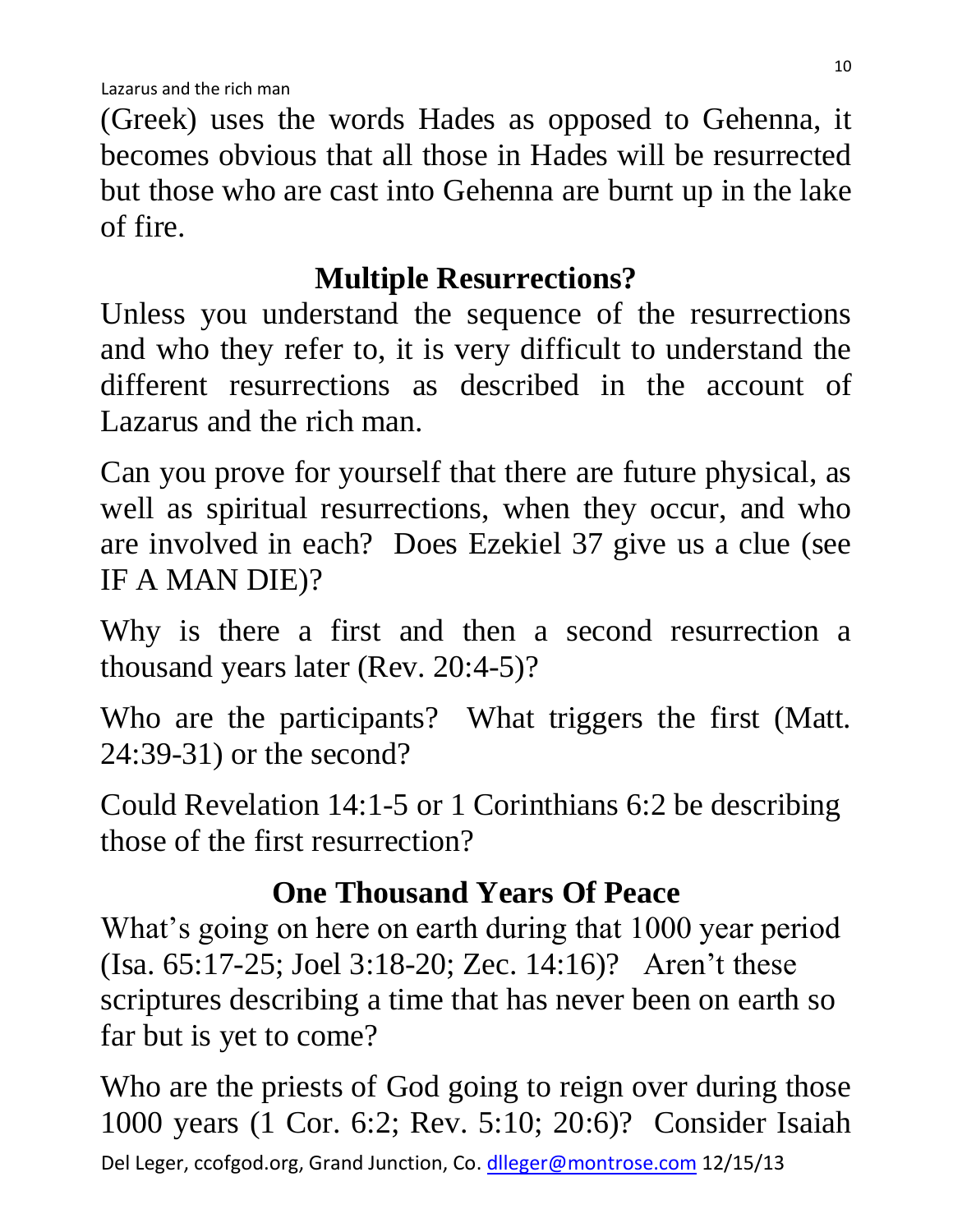2:1-5, 30:20-21, or 42:9-10, or Micah 4:1-8). These are the physical survivors of the tribulation. During this time Satan is bound and is unable to influence mankind until the thousand years are complete.

When will the everlasting gospel be preached to every nation, kindred, tongue, and people? Has there ever been a time in history that this has been done before (Rev. 14:6-7)?

Wouldn't that be when all flesh will see Him and know Him (Isa. 49:25-26, 66:23: Luke 3:6: Acts 4:12)?

Why is Satan released after the 1000 years and allowed to deceive the nations once again (Rev.20:7-8)? Who are those nations? Aren't they mortal, physical human beings?

#### **The Rest of the Dead**

Who are the rest of the dead? Could Ezekiel 37 be describing some of them? Compare the timing of John 6:44 (spring Holy day) to John 7:37 (fall Holy day). Is this a contradiction or could Jesus be suggesting the different callings mentioned in Revelation 20:5? Can the eighth day of the fall Holy Days be referring to that great day when the resurrection of the rest of the dead occurs (last day, Lev. 23:36)? A future time when all humanity who ever lived will have their first opportunity to know Jesus Christ?

# **A Final Resurrection**

It is appointed unto men once to die prior to judgment (Heb. 9:27), but there are those who are appointed to a second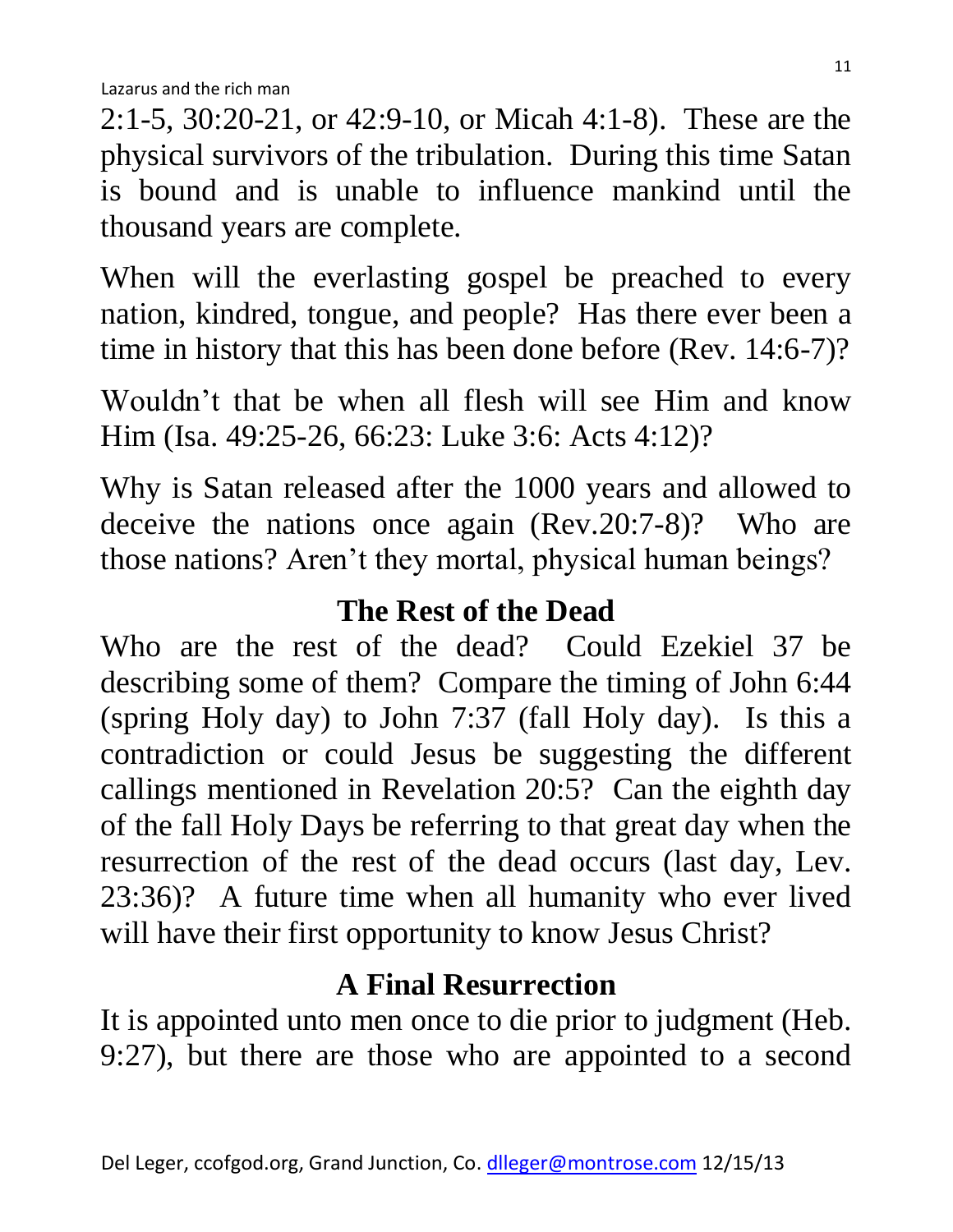death. Who are they? Who are those who are not subject to it (Rev. 2:11; 20:6; 20:14; 21:8)?

At what point in time will there be weeping and gnashing of teeth, and who are those verses referring to? Are they not in torment; seeing their approaching fate (Matt. 8:12; 22:13; 24:51, 30)?

Who are those thrown into the lake of fire (Rev. 20:15; 21:8)?

Are the unrepentant ever given immortality (Rev. 20:15)?

# **Establishing A Foundation Using God's Word** Shouldn't a prudent seeker answer the above as well as the following questions before coming to a conclusion about Lazarus and the rich man?

As to Lazarus:

- 1. When are the righteous resurrected (II Tim. 4:8)?
- 2. What is the reward of the saved (Matt. 25:46)?
- 3. When do they receive their reward (Matt. 25:31-46)?
- 4. Who are those of Revelation 20:4-6 if not the elect?
- 5. When will the angels gather the elect of God (Matt.- 24:31)? Wouldn't that be the time when the angels carry Lazarus to Abraham's bosom?
- 6. How does the dictionary define bosom? Couldn't that be an apt description of the togetherness and endearment of the joint heirs of Abraham in the Kingdom rather than an imaginary holding place?
- 7. Has Abraham received immortality as yet (Heb.- 11:8, 13, 39)?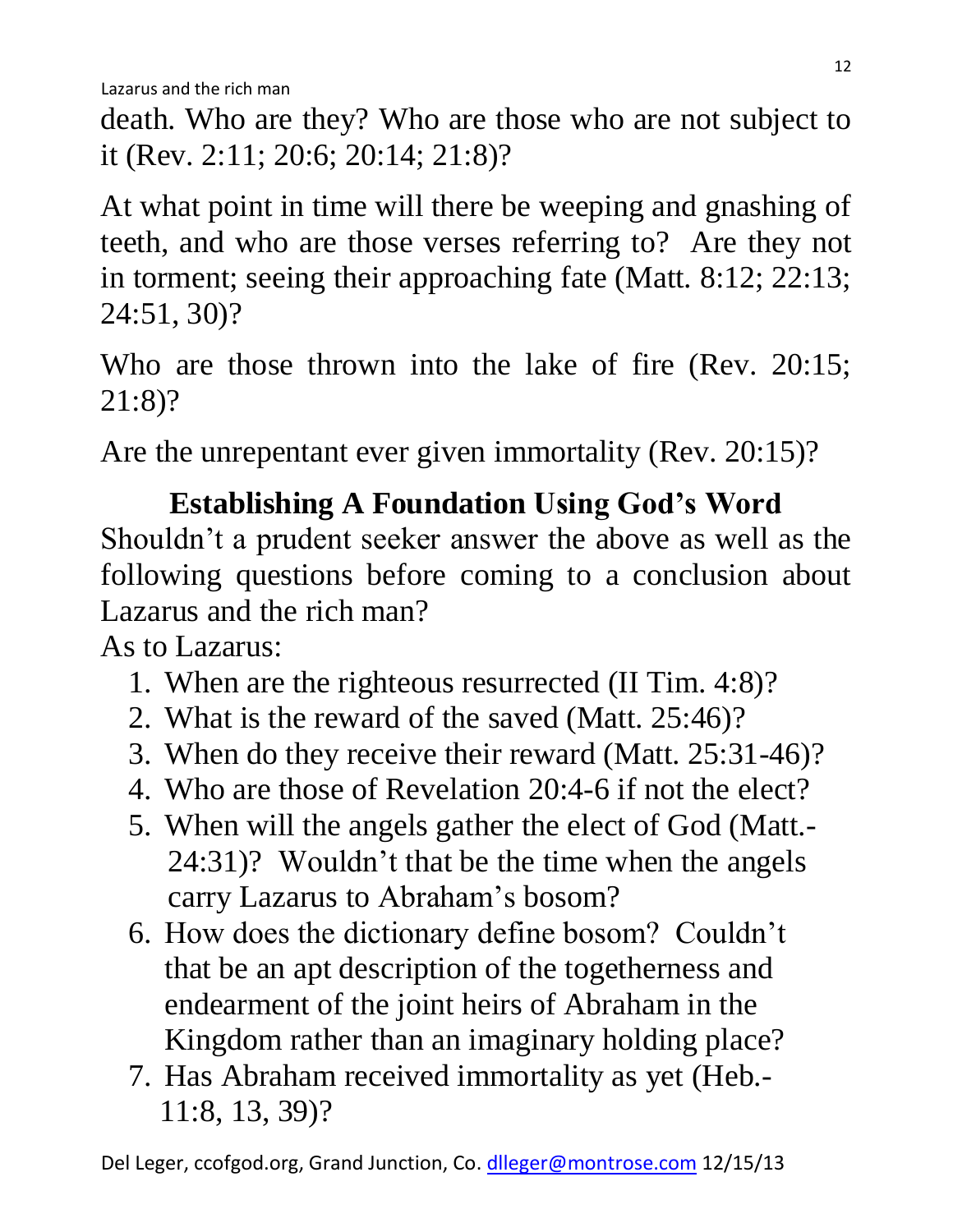- 8. Did Paul teach that mankind was immortal and does not die (1 Cor. 15:54)?
- 9. Did Satan tell Eve that she would not die (and as a result be immortal, Gen. 3:4)?

As to the rich man:

- 1. The rich man died and was buried, but when did he wake up and lift up his eyes (Rev. 20:13, Rom. 2:5- 6)?
- 2. Was Jesus describing a physical or a spiritual resurrection?
- 3. Luke 16:23 says, "…in hell he lifted up his eyes" from what hell did he lift up his eyes, Hades or Gehenna?
- 4. When will those in hell be awakened and in torment (Matt. 25:30, Luke 13:28)?
- 5. Can a spiritual being suffer physical pain?
- 6. Is Hades (grave) ever referred to as an ever burning fire?
- 7. What is the difference between the hell of Hades and the hell of Gehenna?
- 8. Does the Bible ever say the unrighteous are resurrected to eternal life?
- 9. When will the unrighteous be able to see Abraham in the Kingdom (Luke 13:28-29)?

God's word is truth in its purest form, its consistent and non-contradictory for -- "...I am the Lord, I change not" (Mal. 3:6).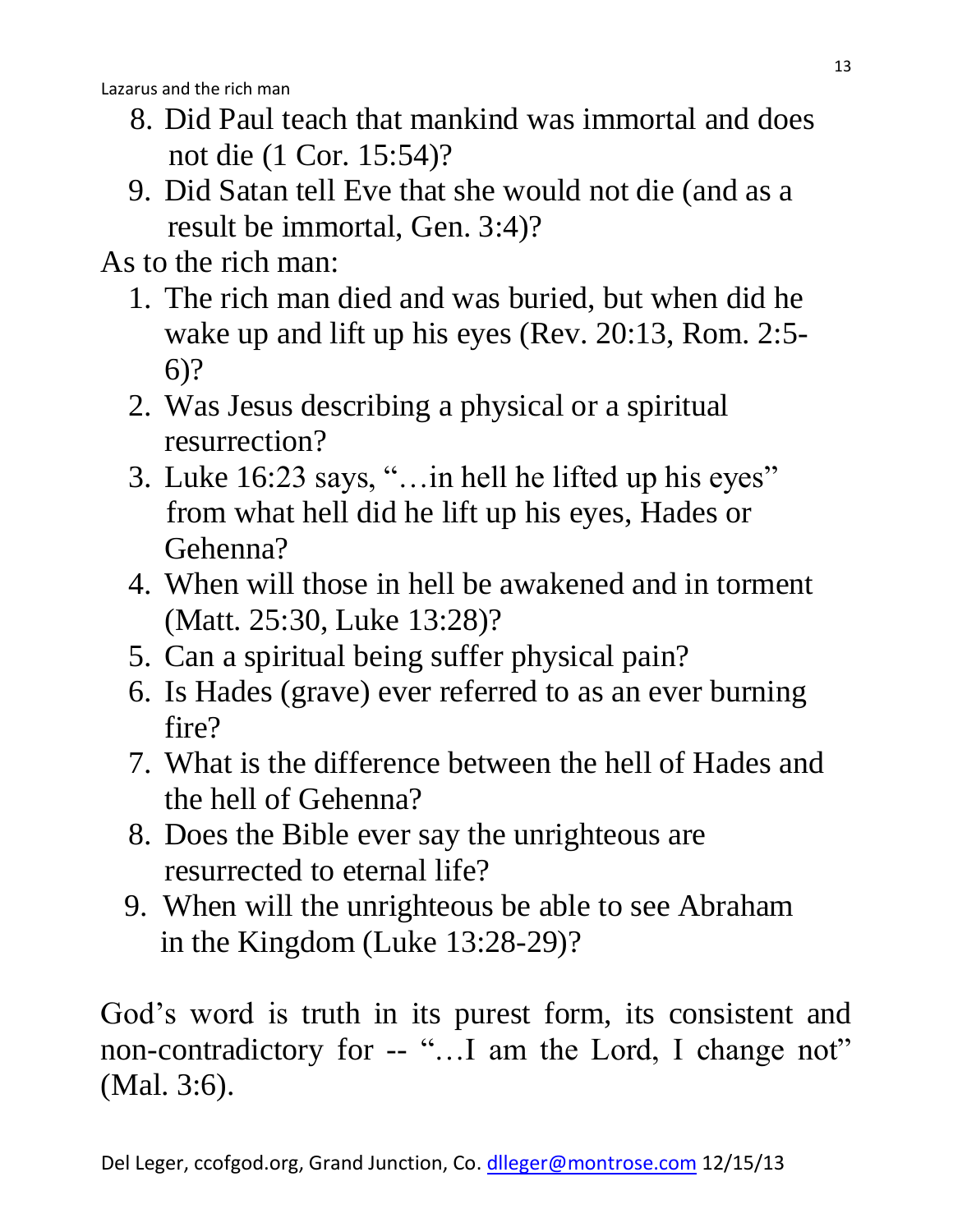Even though Jesus' detailed description seems to indicate a specific situation involving specific parties, how does that prove the dead remain conscious at death and immediately go to their appointed place well ahead of the time of the resurrection and judgment? Claiming that the account of Lazarus and the rich man proves that Lazarus is in heaven (or some similar place) and the rich man is in an ever burning hell now, is a direct contradiction of God's word as revealed throughout the Bible.

# **Truth Essential**

John 4:24, "God is a Spirit: and they that worship him must worship him in spirit and in truth." Why do so many sincere Christians stop at spirit and never quite get to truth? "… His word is truth" (John 17:17). His word tells us man is mortal, made of dust, and will die; immortality is not given until the resurrection, which won't be until His coming and then only to His chosen.

Doesn't the Bible teach that all receive their rewards at a specific future time, how then could the unrepentant go to hell and the saved go to heaven at the time of their death? Or, how is it they are judged before the time of judgment? Wouldn't they have already received their sentence or reward?

# **Conclusion**

Jesus concludes His account with what happened to them after their deaths and resurrection.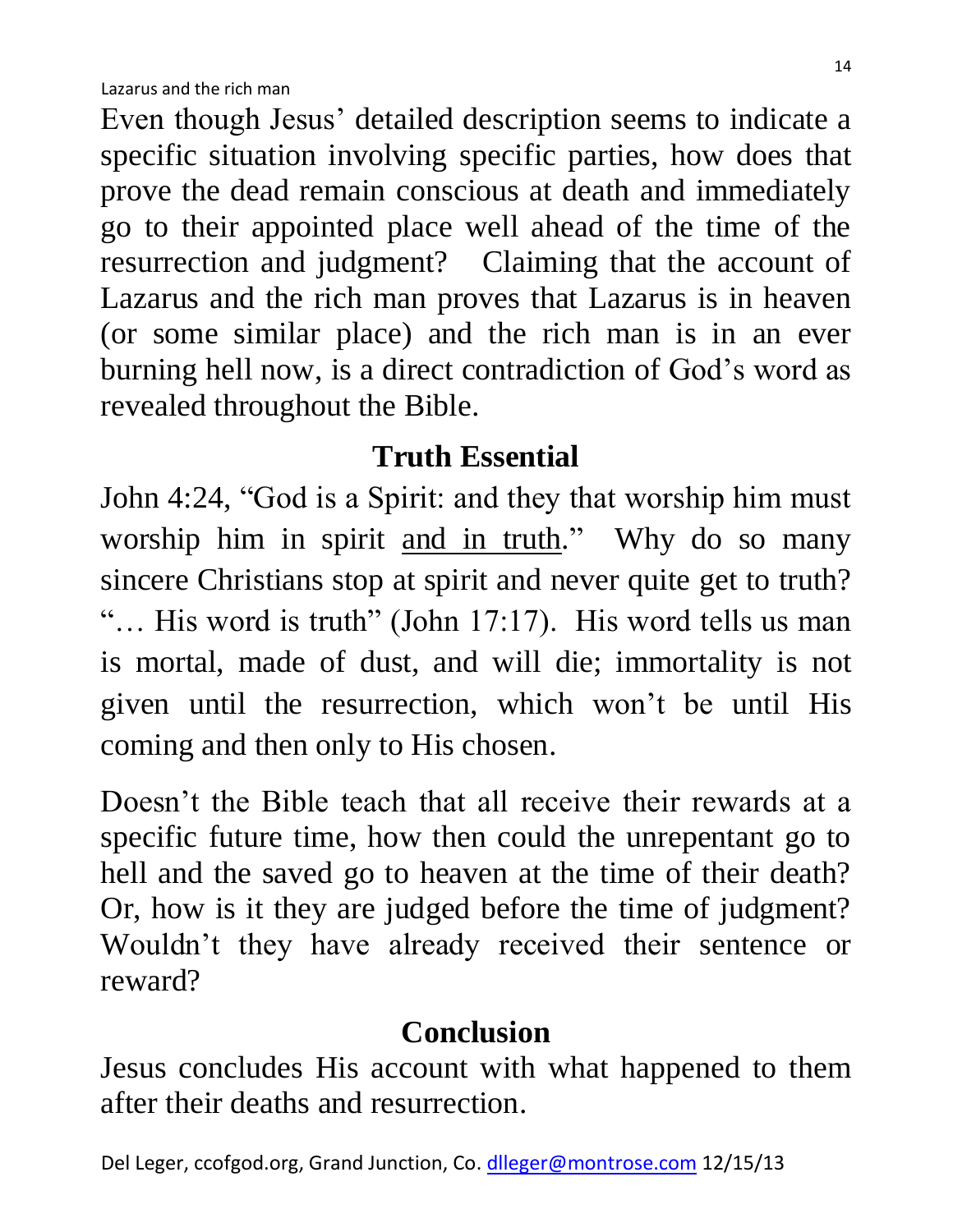Therefore, if Lazarus is awake and seen in God's Kingdom (Abraham's bosom), then he has been resurrected to a glorified (spiritual) body and is immortal. This can only happen after the trumpet sounds which will be at Christ's coming and resurrection of the dead (Matt. 24:31; 1Cor. 15:52; 1Thes. 4:16 etc.). It would also be after the rest of the dead lived again (Rev. 20:4-5) as the rich man has been brought up in the final resurrection (Rev. 20:15).

The rich man lifted up his eyes in hell (Hades, or the grave) and like all those in this final resurrection is facing the lake of fire and is in torment. He is able to see Lazarus in the kingdom as stated in Luke 13:38. "There shall be weeping and gnashing of teeth, when ye shall see Abraham, and Isaac, and Jacob, and all the prophets, in the kingdom of God, and you yourselves thrust out."

The rich man has not been given immortality but has been resurrected to physical life. He now faces the second death in the lake of fire and extinction (Mal.4:1-3). Also, we read, "But the wicked shall perish … into smoke shall they consume away" (Ps. 37:20). Aren't these verses describing total annihilation?

Perhaps that great gulf mentioned in Luke 16:26 is the vast difference between the physical and the spiritual spoken of in John 3:3-8. Speaking to Nicodemus Jesus said, "That which is born of the flesh is flesh; and that which is born of the Spirit is spirit" (John 3:6).